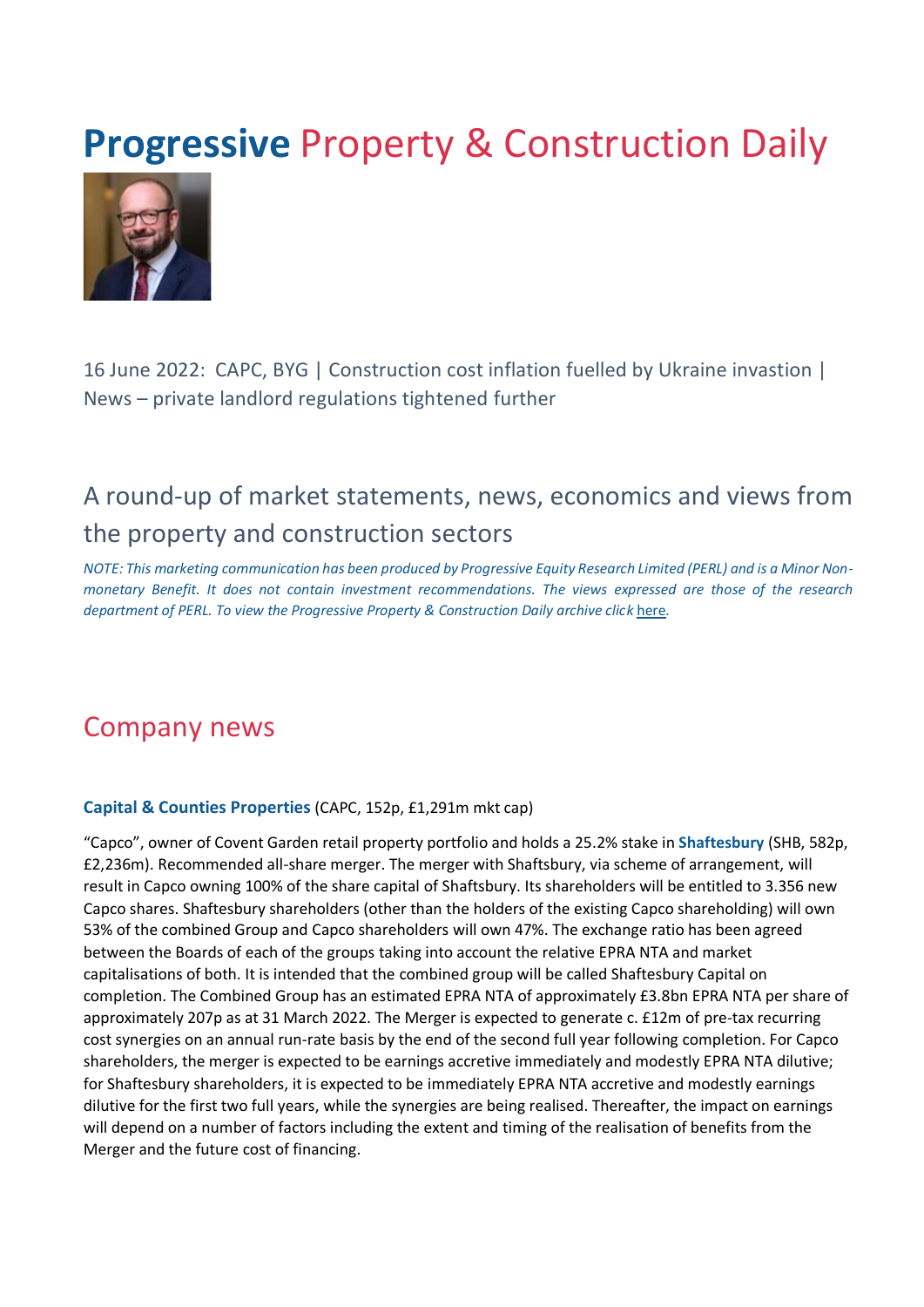#### **Big Yellow Group** (BYG, 1,288p, £2,371m)

Self-storage REIT. Acquisition of an existing 53,000 sq ft self-storage centre in Aberdeen for £10m, which will be earnings enhancing. The store, branded as Simply Self Storage, is the only purpose-built self-storage centre in Aberdeen, and will be rebranded as Big Yellow. The purchase price represents a starting 6% net initial yield which should grow to 9% within two years as the store is added to Big Yellow's digital platform. There is also surplus land which provides the opportunity for expansion. The acquisition expands the group's footprint in Scotland, where it now operate in three of the four main urban centres. *Outlook:* "The city is currently benefiting from higher oil and gas prices, and in the longer term it will play an important role in the transition to renewables over the next 20 to 25 years".

# Economic data

**Construction costs.** The Russian invasion of Ukraine has added 3 to 5% to the cost of typical projects, even though the country itself accounts for a tiny proportion of the UK's construction material imports, according to leading cost consultancy Arcadis [\(link\)](https://www.arcadis.com/en-gb/knowledge-hub/perspectives/europe/united-kingdom/2022/uk-summer-market-view-june-2022). Disruption caused by the Ukraine War, seen in both material prices and risk allowances has resulted in Arcadis upgrading its inflation forecast for 2022. Inflationary pressures on buildings are expected to peak at 8-10% in London and the regions, with increases of 10% in infrastructure

Development headwinds associated with labour and product price and availability continue to challenge the industry, although there are some positive developments, including a 4% increase in the size of the workforce during 2021 and the easing of supply shortages associated with timber and some other construction products.

Although materials sourced from Ukraine barely account for 1.2% of the value of construction's imports. The impact of the war has added 3 to 5% to the cost of typical projects. Although a big jump in steel prices grabbed the headlines in March, the broader impact of the crisis will be felt through soaring energy costs, which disproportionately affect the construction materials supply chain. Prices are expected to remain high until the UK and European energy markets are retooled to be less dependent on Russian gas and oil. The table below shows the summer forecasts for tender price inflation (TPI) with the previous forecast in brackets.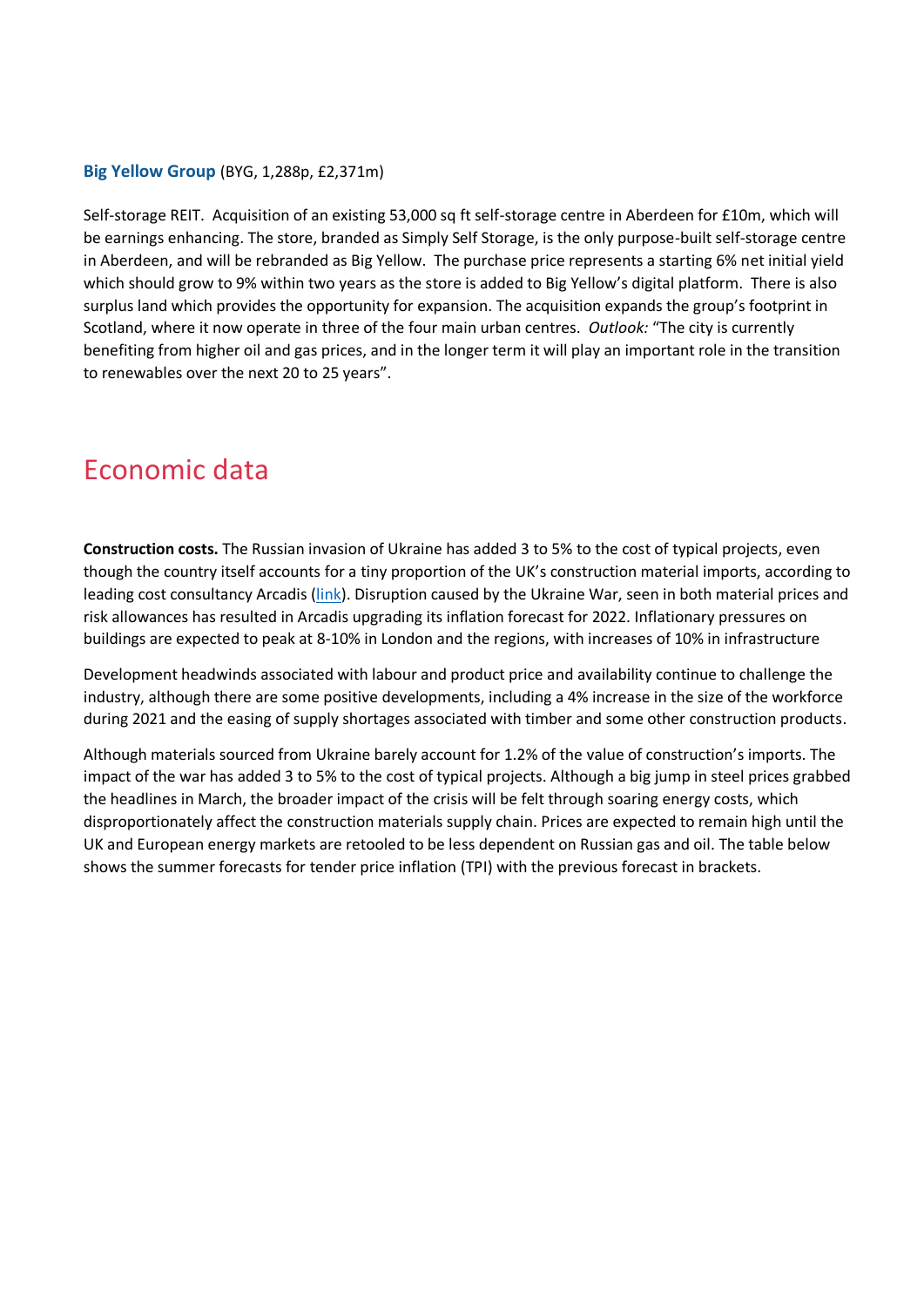|              | <b>Regional Building</b><br><b>Construction TPI</b> | <b>London Building</b><br><b>Construction TPI</b> | <b>National Infrastructure</b><br><b>Construction TPI</b> |
|--------------|-----------------------------------------------------|---------------------------------------------------|-----------------------------------------------------------|
| 2021         | 5% (5%)                                             | 6% (6%)                                           | 6% (6%)                                                   |
| 2022         | 8-10% (5%)                                          | 8-10% (5%)                                        | 10% (6%)                                                  |
| 2023         | 2-3% (5%)                                           | 2-3% (5%)                                         | 4% (6%)                                                   |
| 2024         | 4% (5%)                                             | 4% (5%)                                           | 5% (5%)                                                   |
| 2025         | 5% (5%)                                             | 5% (5%)                                           | 5% (5%)                                                   |
| 2026         | 5% (4%)                                             | 5% (4%)                                           | 5% (5%)                                                   |
| <b>Total</b> | 29-32% (29%)                                        | 30-33% (30%)                                      | 35% (33%)                                                 |

### In other news …

**Rental regulation.** Landlords are to be prevented from evicting tenants in England without giving a reason, under proposals published in a government White Paper, BBC [\(link\)](https://www.bbc.co.uk/news/uk-61817249). The Renters Reform Bill will also end blanket bans on benefit claimants or families with children - and landlords must consider requests to allow pets. No-fault evictions are already banned in Scotland for tenancies starting after 1 December 2017; the Welsh government says no-fault-eviction notice periods will be extended to six months by the end of 2022; legislation to extend the notice period for tenancies is going through the Northern Ireland Assembly. The bill will also: end "arbitrary" rent-review clauses, so tenants can leave poor-quality housing without being liable for the rent; double notice periods for rent increases; give councils stronger powers to tackle the worst landlords and increase fines for serious offences. For private landlords, the bill offers "greater clarity and support", including: a private-renters' ombudsman to settle disputes cheaply and quickly ensuring landlords can efficiently recover their properties from anti-social tenants; a property portal to help landlords comply with their responsibilities and tenants understand their rights.

**Viewpoint:** The view from the National Residential Landlords Association is "Whilst headline commitments to strengthening possession grounds, speedier court processes and mediation are helpful, the detail to follow must retain the confidence of responsible landlords, as well as improving tenants' rights. A failure to do so will exacerbate the housing crisis at a time when renters are struggling to find the homes they need". My own suspicion is that it looks reasonably well balanced, but continues the long drift towards regulation of smaller private landlords, which continue to 'throw in the towel' and sell up. This will continue to provide much-need liquidity into the secondhand sales market while strengthening the hand of the growing build-to-rent sector.

*Prices are as at the previous day's close.* 

*Copyright 2022 Progressive Equity Research Limited ("PERL"). All rights reserved. PERL provides professional equity research services. All information used in the publication of this communication has been compiled from publicly available sources that are believed to be reliable; however, PERL does not guarantee their accuracy or completeness. Opinions contained in this communication represent those of the research department of PERL*